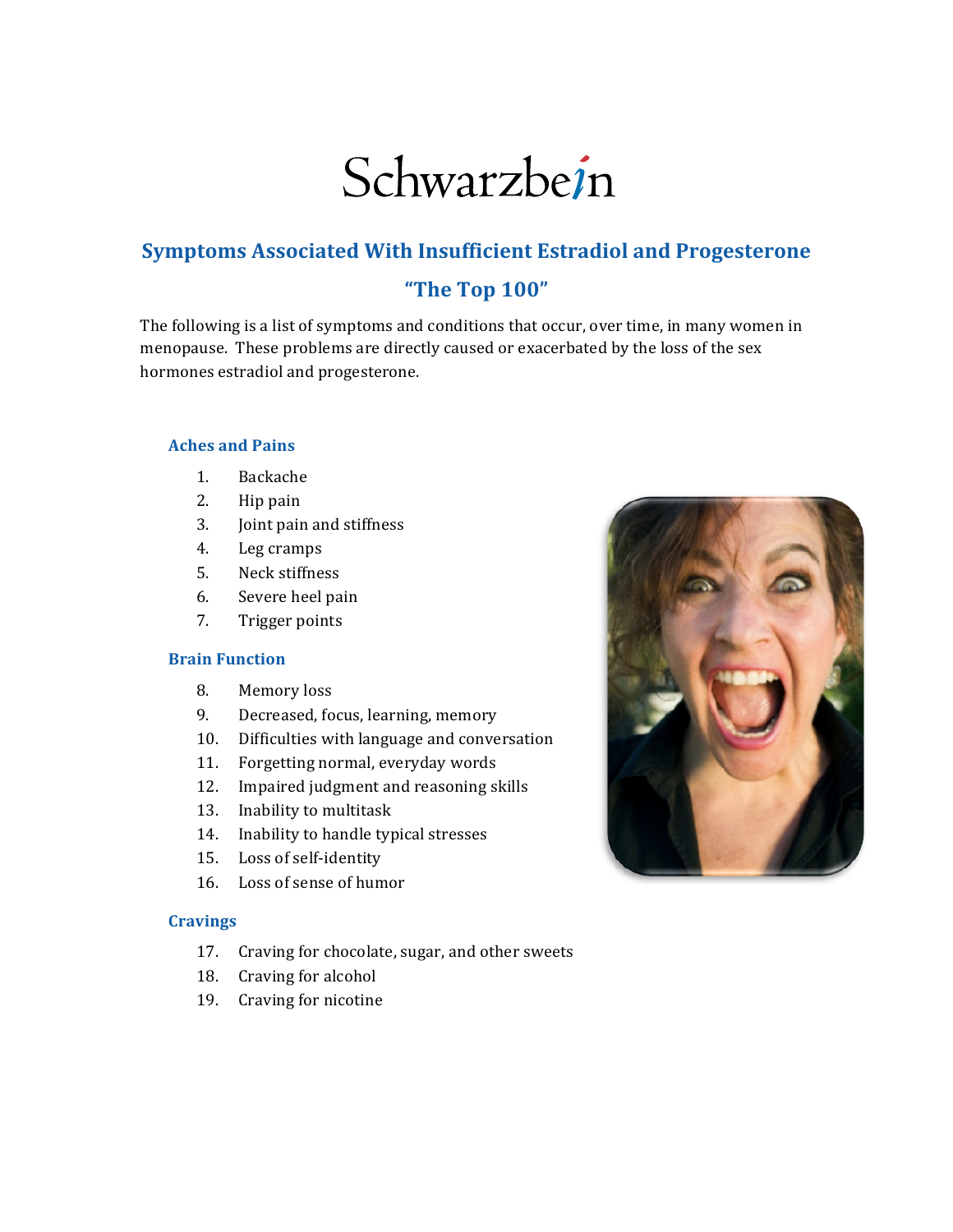# **Digestive Tract Problems**

- 20. Bloating
- 21. Constipation
- 22. Food allergies
- 23. Heartburn
- 24. Intestinal irritability
- 25. Increased flatulence and gas pains
- 26. Nausea

# **Emotional!Problems!**

- 27. Anxiety
- 28. Apprehension
- 29. Argumentativeness
- 30. Depression
- 31. Emotional volatility
- 32. Frustration
- 33. Lack of motivation decreased interest in work, play, other activities
- 34. Moody irritable, unhappy, angry, overly tense
- 35. Panic sudden, uncontrollable feelings of fear or anxiety that are unfounded
- 36. Paranoia unreasonably suspicious

# **Eye, Ear, Nose, and Mouth Issues**

- 37. Bad breath and bad taste in mouth
- 38. Burning mouth syndrome
- 39. Canker sores
- 40. Dry mouth
- 41. Dry nose
- 42. External ear pain
- 43. Increased eye pressure
- 44. Inflamed gums
- 45. Ringing in ears
- 46. Tongue pain
- 47. Tooth and gum sensitivity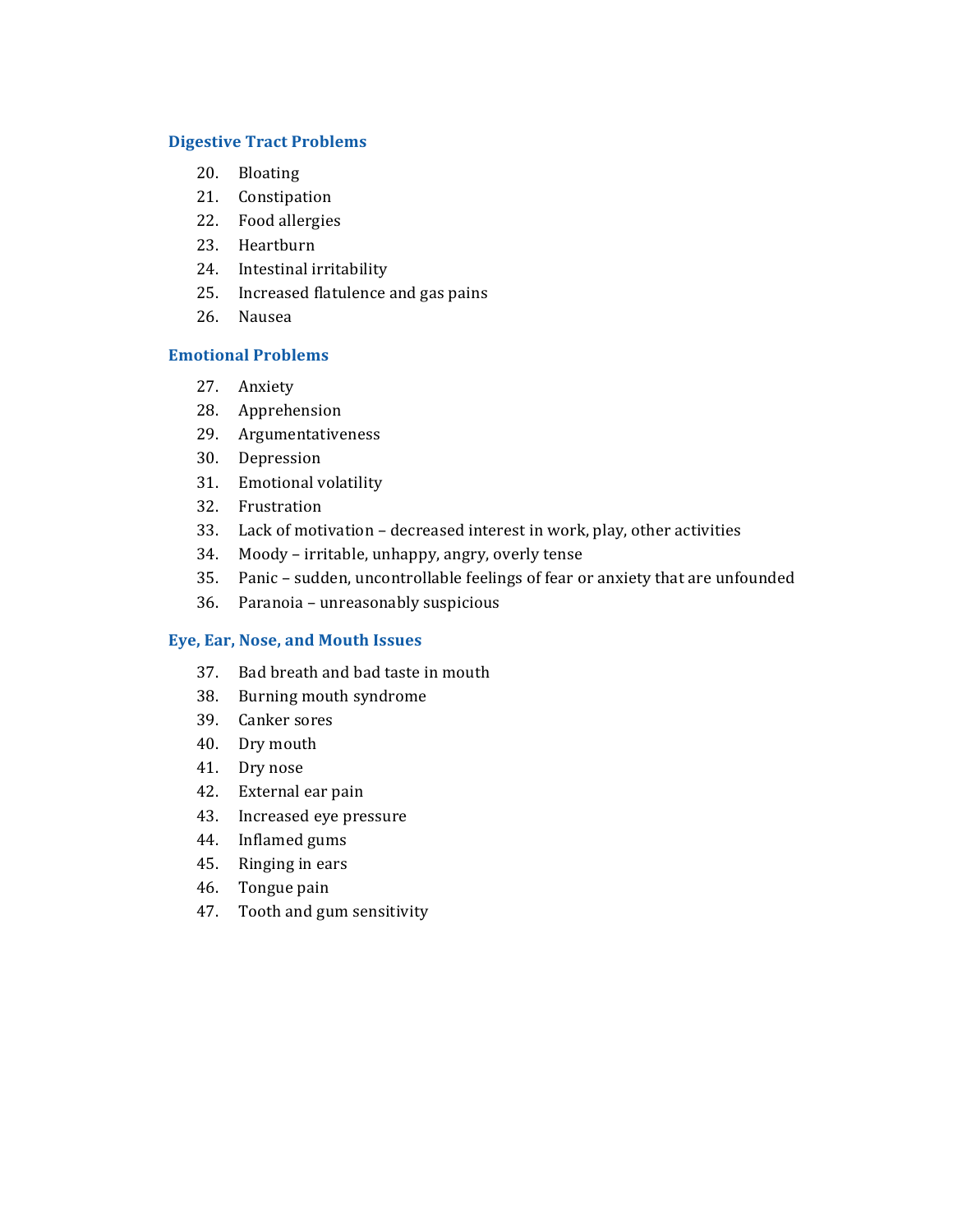# **Gynecological!Problems!**

- 48. Decreased sex drive
- 49. Vaginal dryness
- 50. Vaginal atrophy
- 51. Body odor
- 52. Difficulty reaching orgasm
- 53. Change in breast size

# **Hair and Nail Problems**

- 54. Increased body hair
- 55. More "bad hair days"
- 56. Changes to finger and toe nails

# **Heart, Lungs and Stamina**

- 57. Asthma
- 58. Crashing fatigue
- 59. Loss of stamina
- 60. Heart palpitations
- 61. Irregular heart beats
- 62. Shortness of breath during exertion

# **Infections and Allergies**

- 63. Herpes outbreaks
- 64. Increased allergies
- $65.$  Increased risk of infections
- $66.$  Increased sinus infections and colds

# **Injuries and Healing**

- 67. More accident prone
- 68. Protracted wound healing
- 69. Increased recovery time from exercise

# **Muscle, Joint, and Tendon Problems**

- 70. Increased arthritic changes
- 71. Loss of muscle mass
- 72. Loss of muscle strength
- 73. Loss of muscle tone
- 74. Sore muscles, joints, and tendons
- 75. Carpal tunnel syndrome